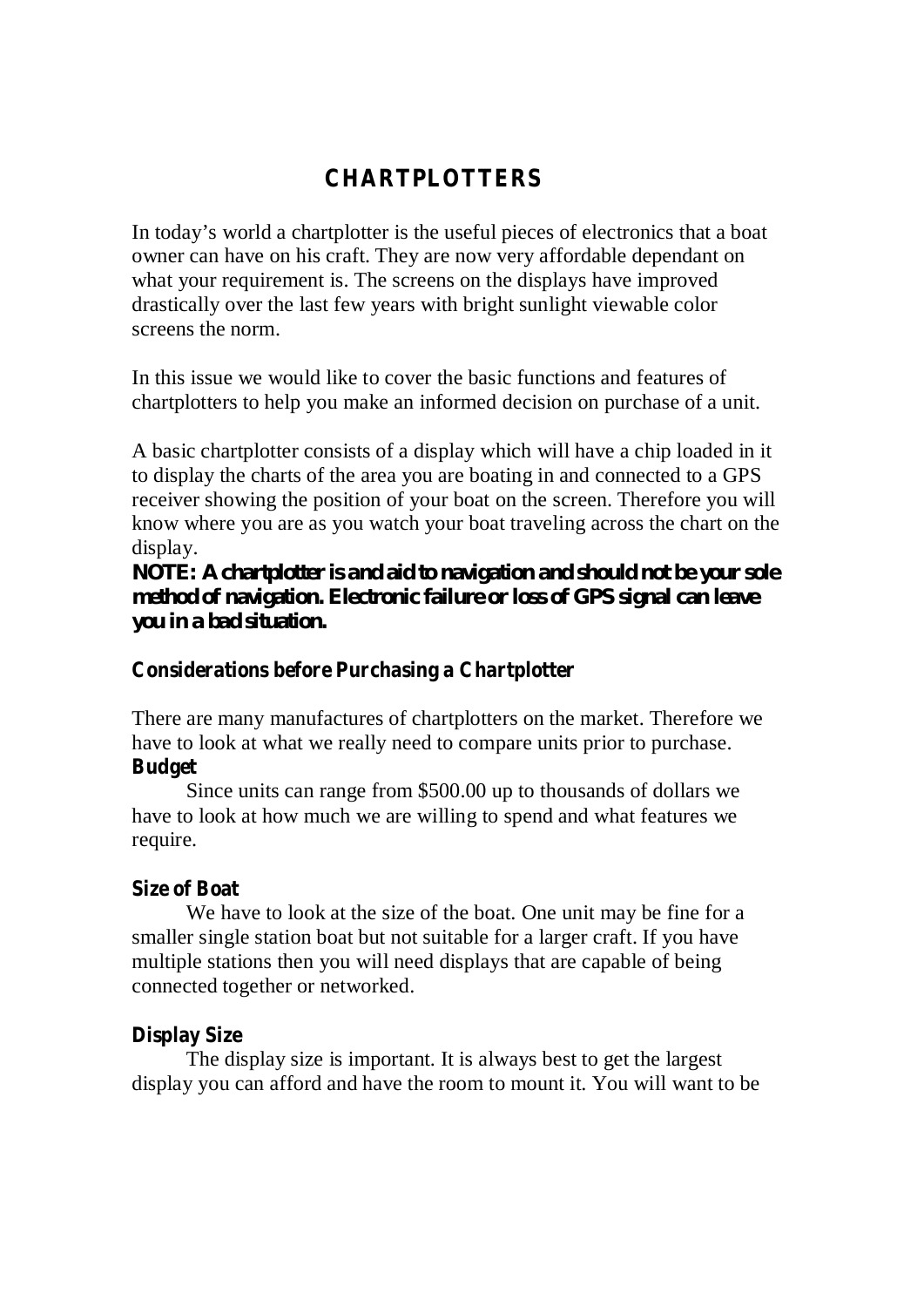able to view the details displayed on the screen. Too small a screen is difficult to see, especially if you require glasses.

#### **Present and Future Requirements**

How long are you going to keep the boat and what are your future plans? Do you plan to expand the system? Most chartplotters today are multi functional displays and features such as fish finders and radar can be added.

#### **Basic Chartplotter**

A basic chartplotter will consist of a display and a GPS (Global Position Satellite) receiver. Most GPS, s now are WAAS (Wide Area Augmentation System) which provides position corrections from satellites to provide position accuracy of one meter or less. The unit will require an electronic chart which will have all the navigation charts loaded on it for a specific area. Many different sizes of chartplotters are available. Handheld units are available suitable for canoes and small boats. Most permanent mounted displays have screens ranging from 3 to 12 inches in size. Sunlight viewable screens are becoming the norm. These screens are super bright and can be viewed with no problem in direct sun.

#### **Chartplotter Functions**

The following functions are available on most chartplotters.

- With an electronic chart loaded in the unit and GPS connected we will see our boat icon displayed on the screen. When under way we will be able watch our progress and the boat icon will move relative to our position on the chart. We can zoom in to get more chart information and detail or out to view more area on the chart. All the buoys and navigation aids will be displayed on the chart as well as all detail found on a paper chart.
- **Go To Cursor**. This is a nice feature to use. You can move your curser ahead of the boat to a location you want to navigate to. You activate this by pressing the "go to key" and a line will be drawn on the chart from your present location to the curser. The latitude and longitude and distance to the curser will be displayed. Ensuring the line is in safe water to navigate in you can steer your boat on this line to the waypoint location. As you proceed it will show you heading, speed and time to go. This is a great feature in limited visibility or navigating to a buoy that you cannot see.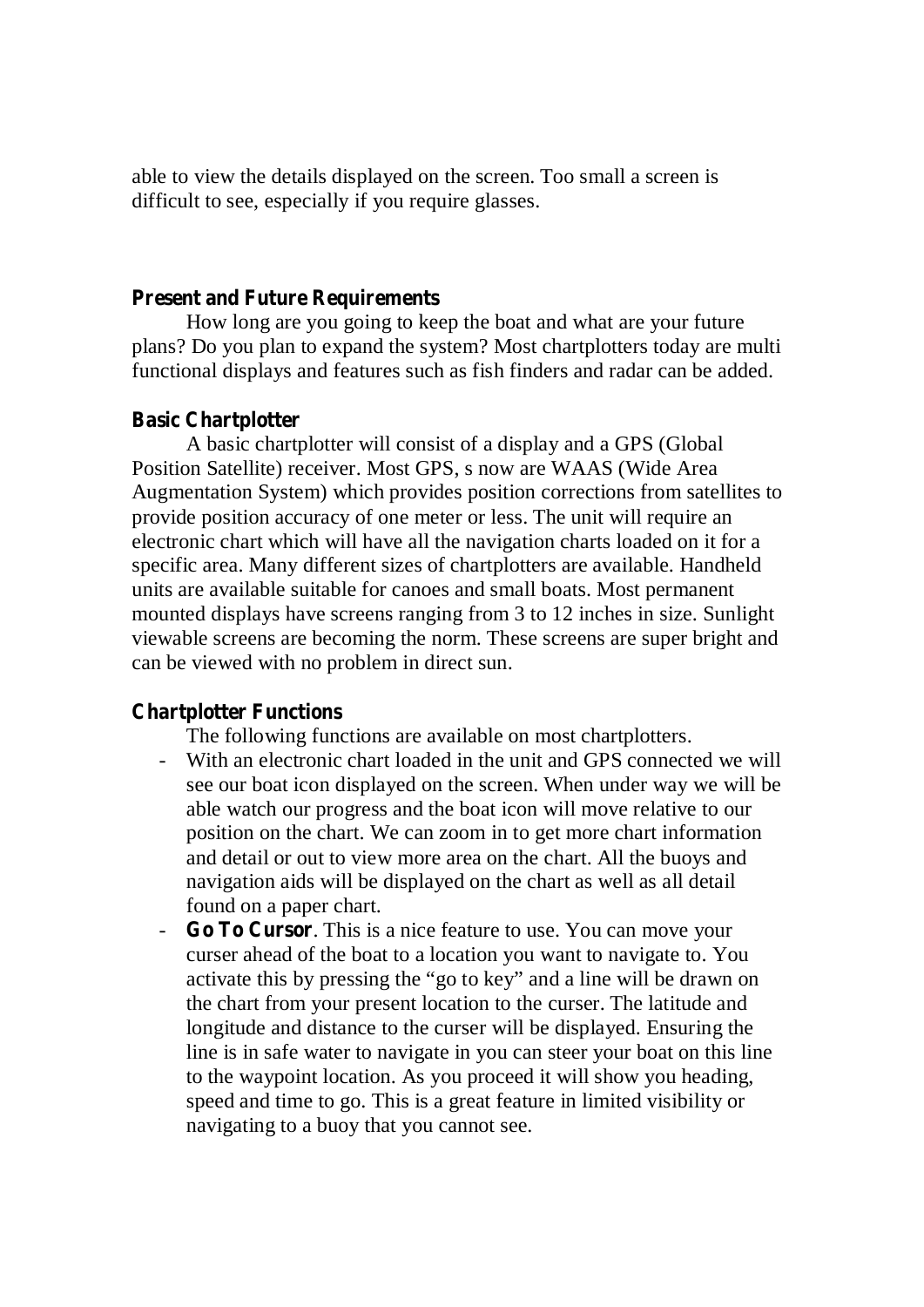- **Routes and Waypoints** is a feature that allows us to build a navigation routes to a destination. Most units will store 50 routes and 200 waypoints or more. To build a route we can move the curser along the chart and at each point that we want change or alter our course we enter a waypoint. For example you may want to go from Midland to Killarny. You can create a route with as many waypoints as you require to arrive there. When your route is completed you will see a line drawn to each waypoint. Ensuring that the lines in the route are all in safe navigable water you can now follow the route. As you approach a waypoint an arrival alarm will sound to warn you that you are approaching a waypoint and have to alter course. If you are returning on the same route the unit will have a method to reverse route and you can follow it back. Each route can be named and stored. You will have a route list in the unit which gives the details of all the waypoint of the route
- **Find Places** is a feature that will allow you to find marinas and places of interest. If you need to get fuel, you can open the find marinas list. All the marinas near you will be shown on a list. Clicking on one of the marinas will show you all the facilities they have and then you can enter and the unit will bring up the marina on the chart and show you where it is located, distance and bearing to the marina.
- **Marks** is a feature that allows you to create a mark on your chart of specific places you want to return to. For example you favorite fishing spots. You can choose an icon such as a fish for this. You may want to mark down an anchorage you found and use an icon for that.

These are just some of the basic features found with many more available.

### **Additional Features**

Most chartplotters to day are multifunctional and can be used to display much more that just a navigation chart. We now have split screen capabilities that allows up to 4 different applications to be displayed at the same time. Dependant on what product you purchase you can display any of the following in addition to the navigation charts.

**Radar** can be connected on some units and radar overlay is available. This allows the radar image to be displayed overtop of you charts. This is a nice feature that makes picking up targets easier. This requires a fast heading sensor.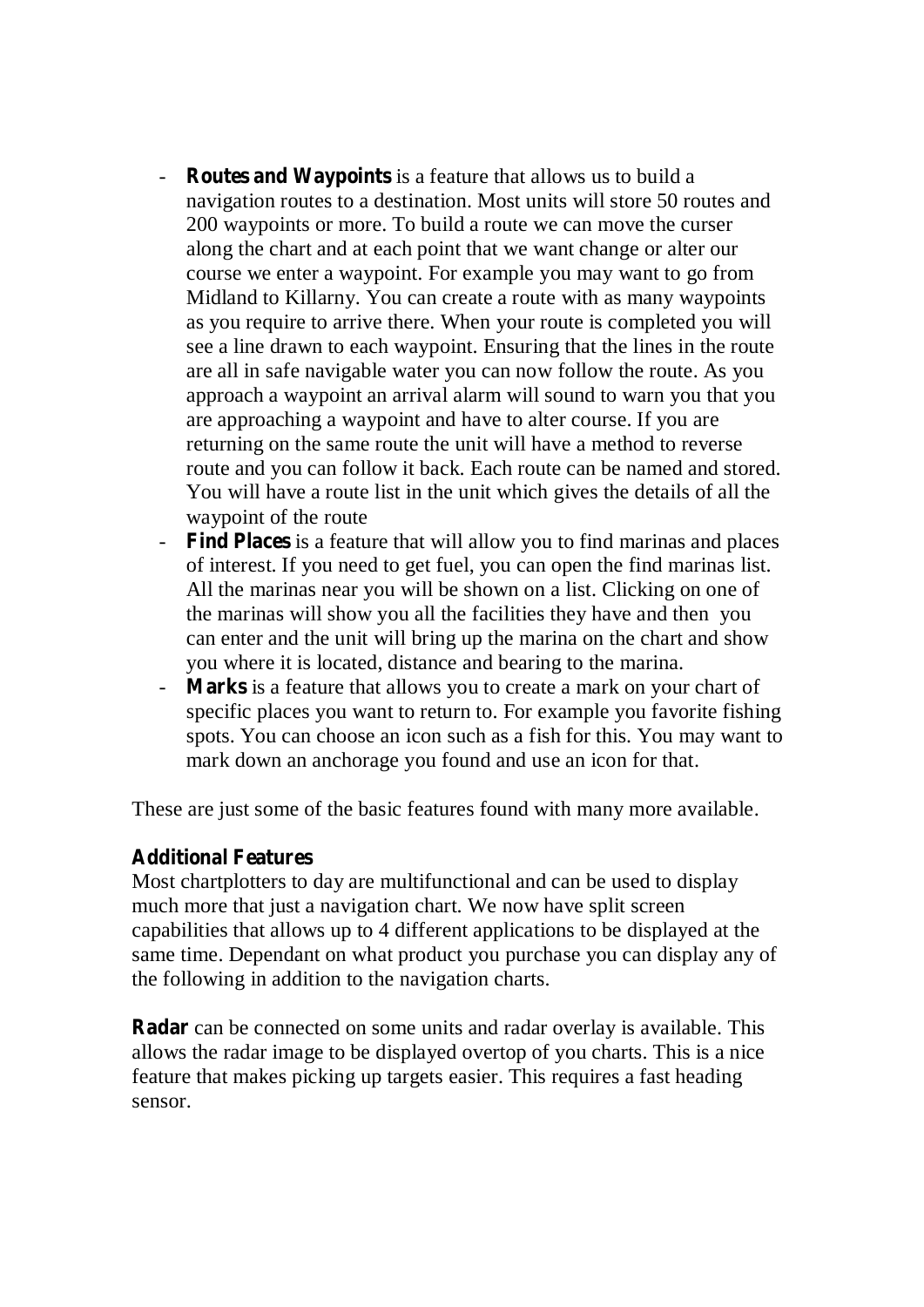**AIS** Receivers are available to display AIS information. This allows you to receive the position identification of commercial craft which have AIS transmitters.

**Fishfinders** Blackbox fishfinders are available with transducers ranging from 600 watts to 2000 watts. You can get very high definition fish finding capabilities and excellent detail of the bottom structure. Also speed and temperature can be added

**Cameras** Some units have video inputs which allow you to install cameras in different locations on the boat. You can have reverse image back up cameras, engine room infa red, night vision and any application you can imagine.

**Television** SVGA inputs and outputs allow you to connect to a TV and you can watch TV on the navigation screen or watch the navigation screen on your TV.

**Engine and Other Boat Data** NMEA 2000 which is a whole topic in itself allows us to display any information from any NMEA 2000 equipment on the boat. You can now have your full engine gauge data displayed.

**VHF** Chartplotters are available with built in VHF which are nice for a boat with limited space.

# **SELECTING A UNIT**

- The first thing we have to do is to look at all the features that we require. No use purchasing a unit if we do not want or intend to use the capabilities of the unit. For single station Standard Horizon is an example of what is available [www.standardhorizon.com](http://www.standardhorizon.com) There are also many other manufactures units available.
- Do you have multiple stations? Certain units are standalone units only. Other units have multiple screen capabilities that allow as many units as required to be interconnected and share information and inputs. The following websites are great for researching info Furuno www.furuno.com , [www.raymarine.com](http://www.furuno.com,www.raymarine.comand) and [www.simradusa.com.](http://www.simradusa.com.)
- What [electronic](http://www.c-map.c) charts are required or you prefer. C-Map www.cmap.com and Navionics [www.navionics.com](http://www.navionics.com) are the most common and offer many features.